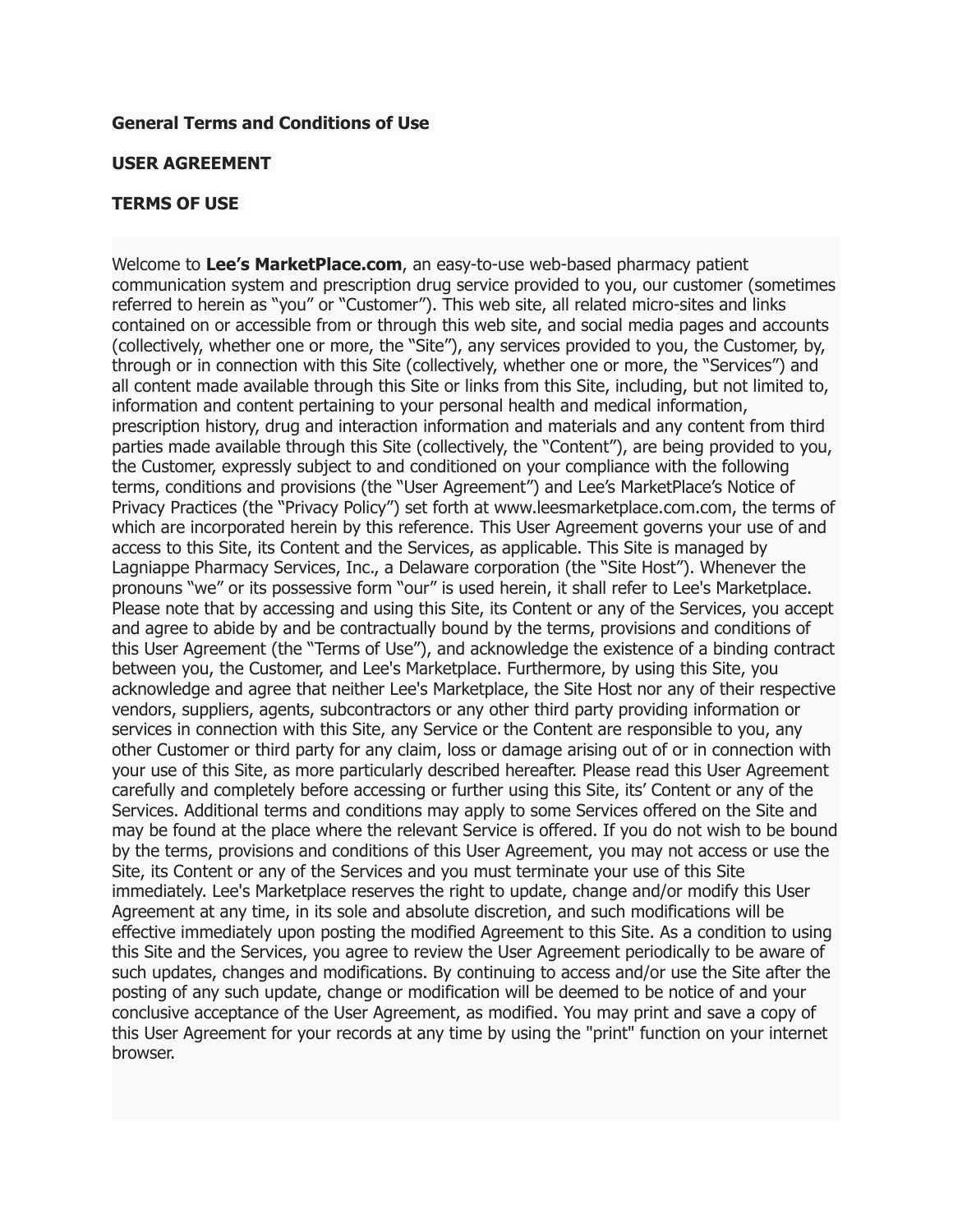# **PRIVACY**

We respect the privacy of visitors and users of this Site. By using this Site you acknowledge and agree that any personal information that you or your authorized representative provide or otherwise make available through this Site, including, but not limited to, your PHI (as defined in our Privacy Policy) may be used and disclosed by Lee's Marketplace, Site Host and their respective vendors, suppliers and any third party service providers in accordance with our Privacy Policy. To learn more about how we protect the privacy of your personal information please see our Privacy Policy at [www.Leesmarketplace.com](http://www.Leesmarketplace.com)/pharmacy for the privacy terms applicable to your use of this Site, its Content and the Services. Lee's Marketplace authorizes you to contact and communicate directly with Site Host as necessary to facilitate the use of this Site and for any other purpose permitted or required by applicable law.

# **INTELLECTUAL PROPERTY AND COPYRIGHTS**

This Site and its Content are copyrighted under United States copyright laws and are the exclusive property of, or licensed to, Lee's Marketplace or the Site Host, as applicable. Some of the Content contained on or accessible through this Site is sourced from one or more third parties, and where indicated, has been reproduced by permission, or has been licensed to Lee's Marketplace. In addition, certain service and product names, including without limitation, **leesmarketplace.com and https://leesweb.rxtouch.com/lees/web**, used on this Site are trademarks and/or service marks of Site Host and/or its affiliates. These and all other names, logos and marks on this Site may not be used by you without the express prior written permission of the owner thereof. No part of this Site may be reproduced, distributed, transmitted or retransmitted in any form or by any means, electronic, mechanical, photocopying, recording or otherwise, without Lee's Marketplace's and Site Host's prior written permission. You may print and download portions of the Content from the different areas of this Site solely for your own informational, non-commercial, individual and internal reference, provided that you also reproduce any copyright notice appearing on the materials.

# **INCLUSION OF OTHER NOTICES AND TERMS**

At certain places on this Site there may be additional or other terms and policies that apply to your use of this Site, its' Content and the Services, including, the Privacy Policy and the terms, conditions and policies of our licensors and vendors. By using this Site or those Services, you agree to abide by those terms, conditions and policies. We may change those terms, conditions and policies from time to time. By continuing to use this Site after we post any changes, you accept and agree to those terms, conditions and policies, as modified. Information provided on this Site does not constitute an offer to sell any particular product or Service or engage in any other commercial transaction until we accept your order. This Agreement does not modify, revise or amend the terms of any other agreements you may have with Lee's Marketplace.

#### **LINKS**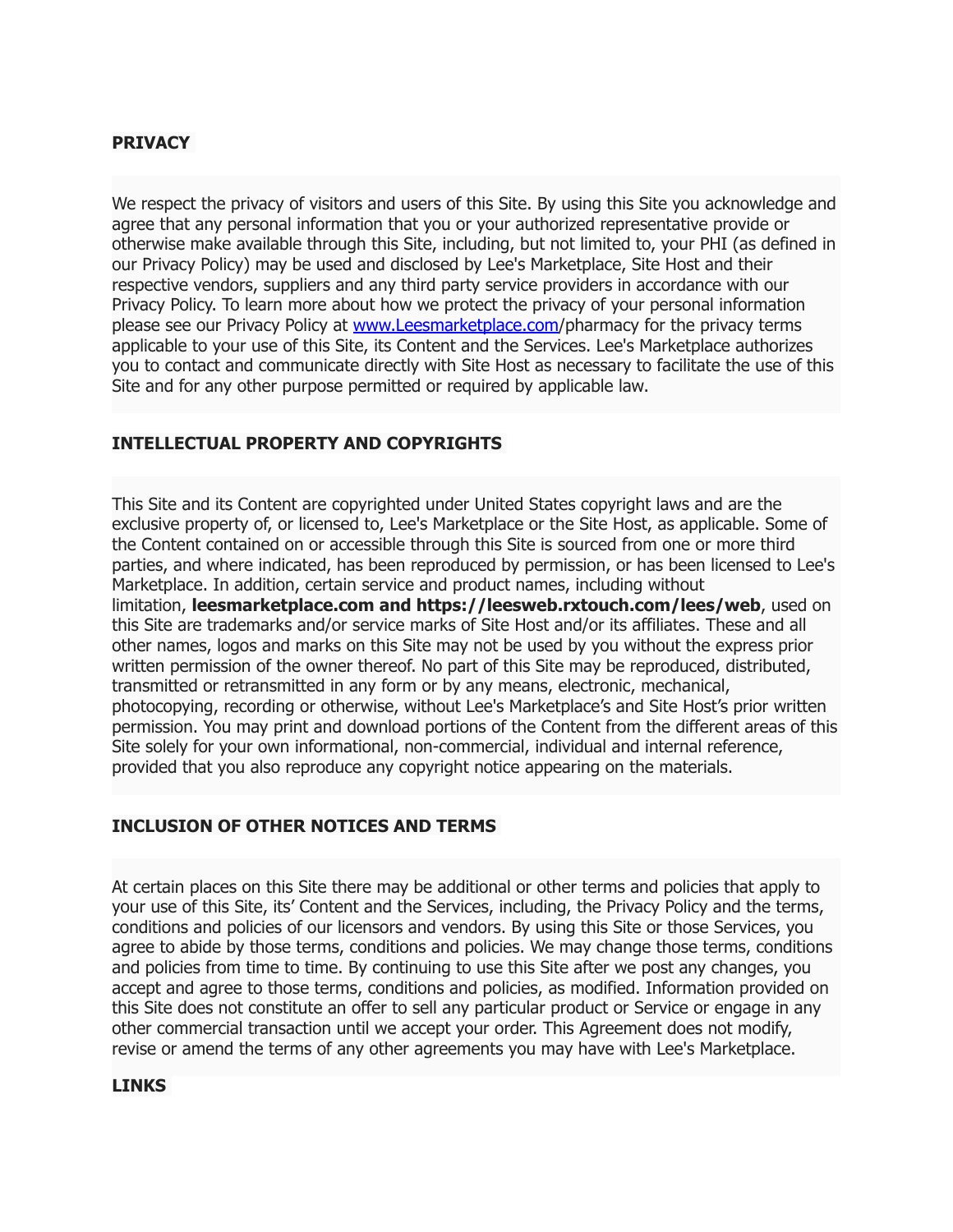Links in this Site may direct you away from this Site to third party websites. The linked sites are not under our control and we are not responsible for the contents of any linked site or any link contained in a linked site, or any changes or updates to such sites. We are providing these links to you only as a convenience, and the inclusion of any link does not imply endorsement or adoption by Lee's Marketplace of any third party's products, services or web site. It is up to you to also take reasonable and appropriate precautions to ensure that whatever you select for your use is free of items such as infection viruses, worms, trojan horses or other code that manifests contaminating or destructive properties and other items of a harmful or destructive nature. We welcome bookmarks and links to this Site. You are free to establish a hypertext link to this Site as long as the link does not state or imply any sponsorship or endorsement of your site by Lee's Marketplace, any of our affiliates or the Site Host. You may not frame any content of this Site or utilize any framing techniques in any way that displays content from this Site from within another web site. You may not create an inline link to this Site or any portion of it, or incorporate any intellectual property from this Site onto another website. We do not want anyone to be confused as to which information and services we provide and which we do not. You may not use any meta tags or any other "hidden text" utilizing our name or trademarks without our express written consent.

#### **NO UNLAWFUL OR PROHIBITED USE**

As a condition of your access to and use of this Site, its Content and the Services you agree not to use this Site, its Content or the Services for any purpose that is unlawful or prohibited by this User Agreement or our Privacy Policy. You agree not to use this Site, its Content and the Services in any manner that could damage, disable, overburden, or impair any of Lee's Marketplace's, its affiliates or the Site Host's servers, or the network(s) connected to any such servers, or interfere with any other party's use and enjoyment of this Site. You agree not to attempt to gain unauthorized access to this Site, other accounts, computer systems or networks connected to any of our servers or to this Site, through hacking, password mining or any other means. Furthermore, by using this Site, its' Content and the Services you acknowledge and agree that Lee's Marketplace and the Site Host have the right, but not the obligation, to monitor any activity and content associated with forums and interactive areas on the Site. Lee's Marketplace and the Site Host may access at any time and use internally for any lawful purpose information stored in its systems. Lee's Marketplace and the Site Host may disclose such information to any third party including law enforcement agencies to protect its rights and property in response to legal process, or in a good faith belief that such disclosure is justified or required in an emergency situation. Lee's Marketplace and the Site Host may investigate any reported violation of our policies or complaints and take any appropriate action we deem appropriate, including without limitation, issue a warning, suspend or terminate your access and use of the Site, Services and/or Content at any time, without prior notice.

# **SECURITY**

Although we and the Site Host use reasonable efforts to ensure the security of information and transactions conducted on this Site, there is no guarantee communications and transactions conducted online will be secure. You acknowledge this and that system failures may limit your ability to use the online services. You agree to assume all risk and liability arising from your use of our online services, including the risk posed by any breach in the security of communications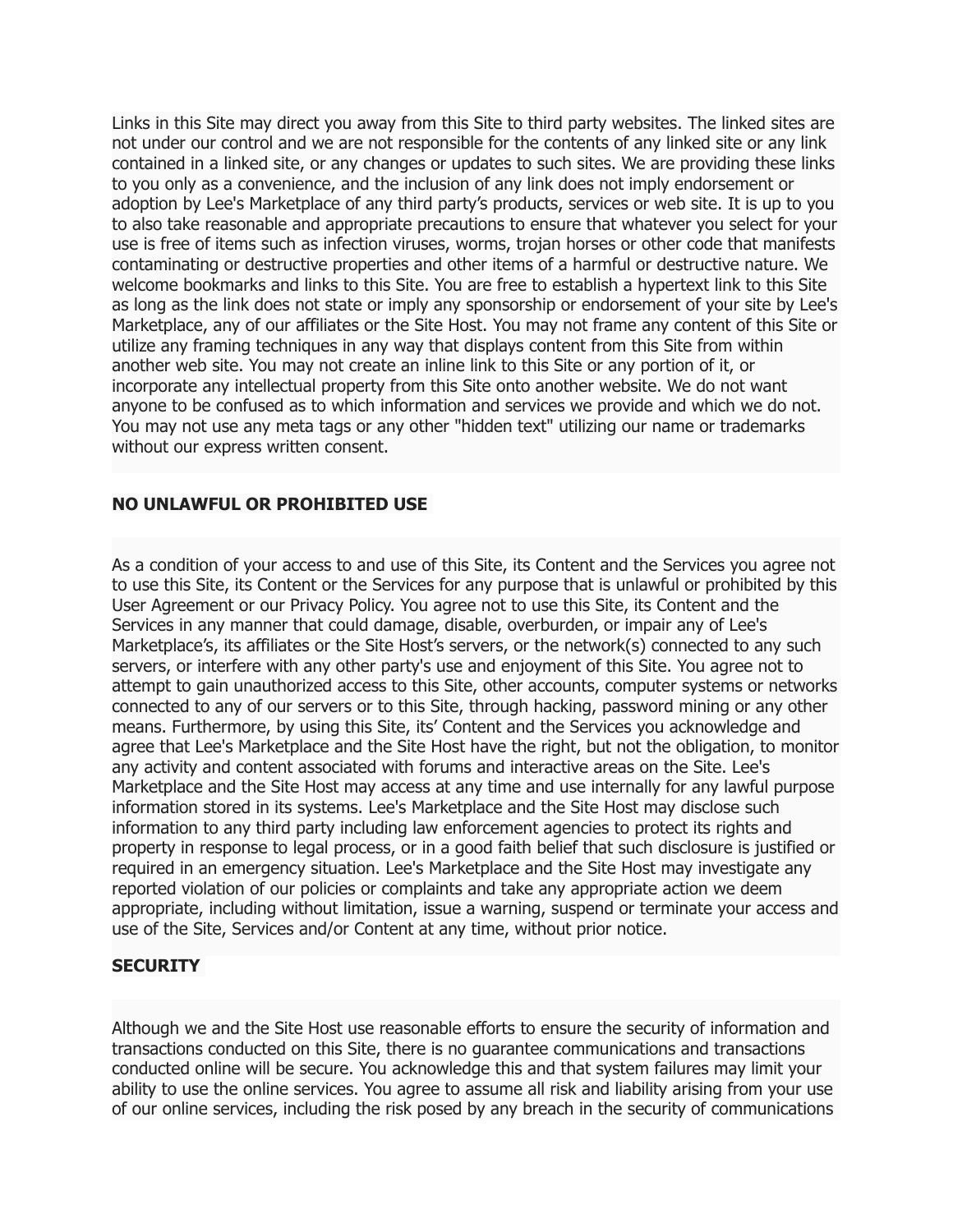and transactions you conduct with us online. To obtain access to certain services on the Site, you may be required to register. As part of any such registration process, you may be required to select a user name and a password. You certify and agree that the information you supply when registering will be accurate and complete and that you will not register under the name of, nor attempt to enter the name of, another person. We reserve the right to reject or terminate any user name that, in our judgment, is offensive. You are solely responsible for maintaining the confidentiality of your password and other security devices and agree we will have no obligation with regard to them. You are also entirely responsible for any and all activities that occur under your account and you may not use anyone else's account at any time without the permission of the account holder. You agree to notify us immediately of any unauthorized use of your account or any other breach of security. We will not be liable for any loss that you may incur as a result of someone else using your password or account, either with or without your knowledge. To register as a user, you must be at least eighteen (18) years of age or older. Children under the age of eighteen (18) should not use this Site without parental supervision.

# **SITE CONTENTS**

The Content on this Site is for general informational purposes only. While we try to ensure that the Content posted to this Site is current and accurate, this Site may contain technical, typographical or other errors or inaccuracies (including errors, inaccuracies or omissions relating to product or service descriptions or availability) and may not be complete or current. We do not warrant that any material or information on this Site is accurate, complete or current. We may change or remove any material or information on this Site at any time without prior notice. Before you act on any information you have found on this Site, you should independently confirm such information before taking action.

**Some content found at this Site may discuss healthcare, healthcare treatments, conditions and products, and should not in any way be deemed as healthcare advice. This material is not intended as a substitute for proper medical advice, diagnosis, or treatment. It is intended for reference purposes only and is not to be used as a substitute for consultation with your healthcare provider with specific questions. Use of this Site and its Content is at your own risk. IF YOU THINK YOU MAY HAVE A MEDICAL EMERGENCY, CALL YOUR HEALTH CARE PROVIDER OR 911 IMMEDIATELY.**

We are not responsible for, and cannot guarantee the performance of any products or services provided by any advertisers or others, including those to whose websites we link. We are not responsible for the contents on linked sites, the use of which is at your own risk.

Any translation of this User Agreement is done for state and local requirements and in the event of a dispute between the English and any non-English versions, the English version of this User Agreement shall govern, to the extent not prohibited by local law in your jurisdiction.

# **WARRANTY DISCLAIMER**

WITHOUT LIMITING THE FOREGOING, THIS SITE AND ALL OF ITS CONTENT ARE MADE AVAILABLE BY Lee's MarketPlace AND SITE HOST AND ACCEPTED BY YOU, THE CUSTOMER, ON AN "AS IS" AND "AS AVAILABLE" BASIS, WITH ALL FAULTS, AND WITHOUT ANY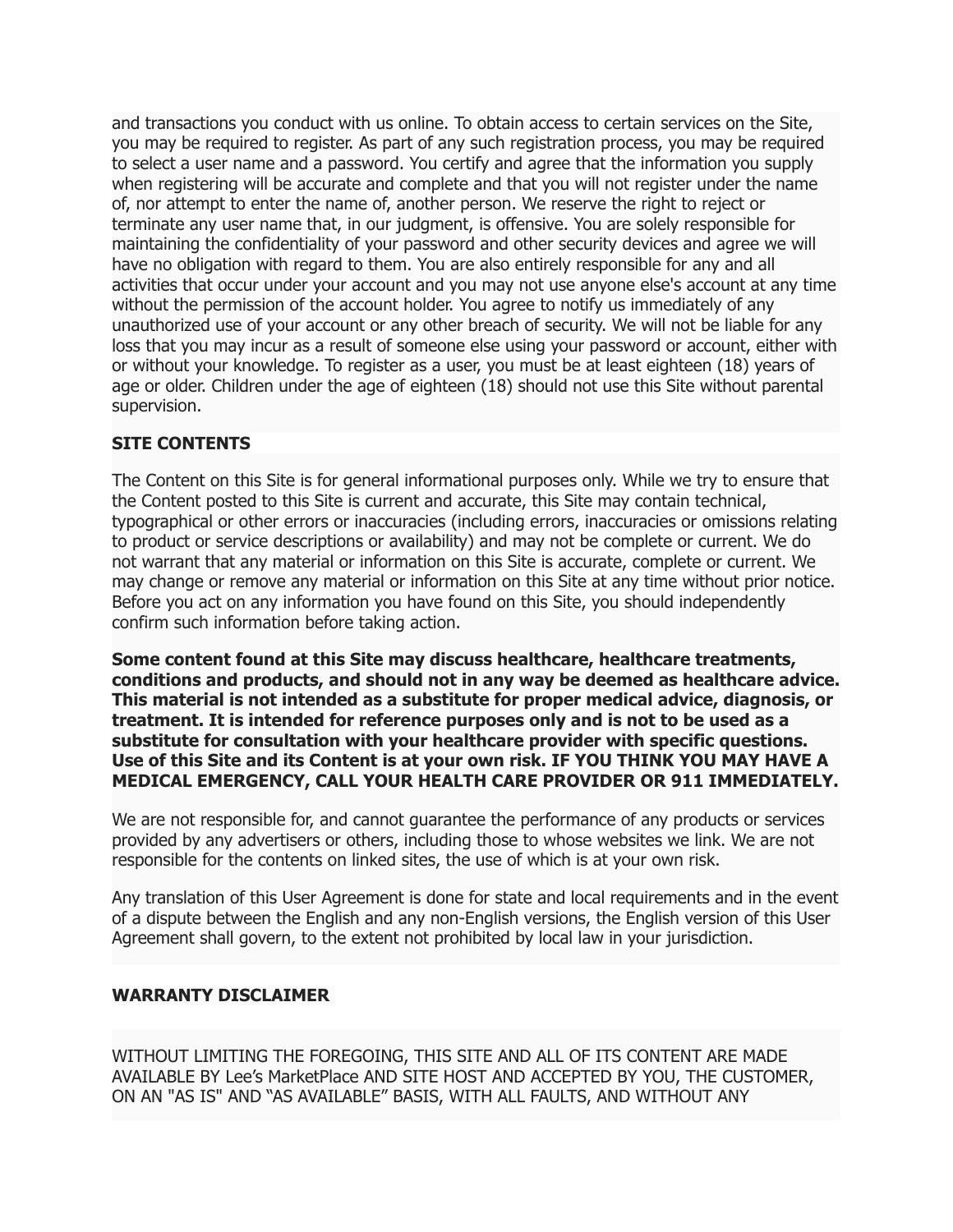WARRANTIES OF ANY KIND WHATSOEVER, WHETHER EXPRESS, IMPLIED, STATUTORY OR OTHERWISE. ANY AND ALL WARRANTIES WITH RESPECT TO THIS SITE, ITS CONTENT AND ALL SERVICES INCLUDING, BUT NOT LIMITED TO, ANY AND ALL WARRANTIES OF MERCHANTABILITY, FITNESS FOR ANY PARTICULAR PURPOSE, NON-INFRINGEMENT, TITLE, UNINTERRUPTED USE, QUIET ENJOYMENT, SYSTEM INTEGRATION, AND ACCURACY OR RELIABILITY, ARE HEREBY SPECIFICALLY EXCLUDED AND DISCLAIMED BY Lee's MarketPlace AND SITE HOST TO THE FULL EXTENT NOT PRECLUDED BY APPLICABLE LAW. Lee's MarketPlace AND SITE HOST MAKE NO REPRESENTATION OR WARRANTY THAT ACCESS TO AND USE OF THE SITE IS COMPLETELY SECURE. BY USING THIS SITE, ITS CONTENT AND THE SERVICES, YOU ACKNOWLEDGE AND AGREE THAT SUCH USE IS AT YOUR SOLE RISK, AND YOU ASSUME ALL RISK AS TO THE QUALITY, ACCURACY, COMPLETENESS, SUITABILITY, AND AVAILABILITY OF THE SITE, ITS CONTENT AND THE SERVICES AND THAT YOU ARE RESPONSIBLE FOR TAKING ALL PRECAUTIONS NECESSARY OR ADVISABLE TO PROTECT AGAINST ANY CLAIM, DAMAGE, LOSS OR HAZARD BY YOU OR ANY THIRD PARTY THAT MAY ARISE BY VIRTUE OF YOUR ACCESS AND USE OF THIS SITE. YOU HEREBY FURTHER ACKNOWLEDGE AND AGRE THAT THIS SITE, ITS CONTENT AND THE SERVICES MAY BE UPDATED, MODIFIED, REVISED, ALTERED, OR CHANGED FROM TIME TO TIME, OR DISCONTINUED ALTOGETHER BY Lee's MarketPlace OR SITE HOST AT ANY TIME, WITHOUT NOTICE. Lee's MarketPlace AND SITE HOST MAKE NO WARRANTY, EXPRESS OR IMPLIED, THAT THE AVAILABILITY OF, ACCESS TO OR USE OF THIS SITE, ITS CONTENT, THE SERVICES OR ANY PRODUCTS CONTAINED ON OR AVAILABLE OR ACCESSIBLE THROUGH THIS SITE WILL SATISFY YOUR REQUIREMENTS, BE UNINTERRUPTED OR ERROR-FREE, DEFECT-FREE, OMISSION-FREE, THAT ERRORS, OMISSIONS OR DEFECTS WILL BE CORRECTED OR THAT THIS SITE, ITS CONTENT, THE SERVICES OR Lee's MarketPlace'S OR SITE HOST'S SERVER ARE FREE OF ANY VIRUS OR HARMFUL MATERIAL. Lee's MarketPlace AND SITE HOST MAKE NO WARRANTY THAT ANY INFORMATION CONTAINED ON OR AVAILABLE THROUGH THIS SITE IS ACCURATE OR COMPLETE.

# **LIMITATION OF LIABILITY**

Lee's MarketPlace AND SITE HOST ASSUME NO LIABILITY FOR ANY DIRECT OR INDIRECT LOSS OR DAMAGE, INCLUDING, BUT NOT LIMITED TO, PROPERTY DAMAGE AND BODILY INJURY RESULTING FROM ANY USE, ACCESS OR INABILITY TO USE OR ACCESS, ANY RELIANCE UPON OR LITIGATION OR INVESTIGATION INVOLVING THIS SITE, ITS CONTENTS OR THE SERVICES. TO THE FULL EXTENT PERMITTED BY APPLICABLE LAW, IN NO EVENT SHALL Lee's MarketPlace OR SITE HOST BE LIABLE TO YOU OR ANY THIRD PARTY FOR ANY DIRECT OR INDIRECT DAMAGES OR ANY OTHER DAMAGES WHATSOEVER, INCLUDING WITHOUT LIMITATION, ANY DAMAGES FOR LOST PROFITS, LOST SAVINGS, LOST DATA, BUSINESS INTERRUPTION, OR OTHER INDIRECT, SPECIAL, CONSEQUENTIAL, ECONOMIC, PUNITIVE OR INCIDENTAL DAMAGES OR CLAIMS (WHETHER IN CONTRACT, TORT, STRICT LIABILITY, WARRANTY OR OTHERWISE) ARISING FROM OR RELATING TO THIS SITE, ITS CONTENT OR THE SERVICES, ANY ON-LINE SERVICES OR INTERNET BROWSER SOFTWARE, INCLUDING LIABILITY ASSOCIATED WITH ANY COMPUTER VIRUSES WHICH MAY INFECT YOUR COMPUTER SYSTEM, OR THE USE, ACCESS OR INABILITY TO USE OR ACCESS THIS SITE, ITS CONTENT OR THE SERVICES, EVEN IF Lee's MarketPlace OR SITE HOST HAS BEEN ADVISED OF THE POSSIBILITY OF SUCH LOSS OR DAMAGE. THIS LIMITATION OF LIABILITY IS COMPREHENSIVE IN NATURE AND APPLIES TO ANY AND ALL LOSSES AND DAMAGES OF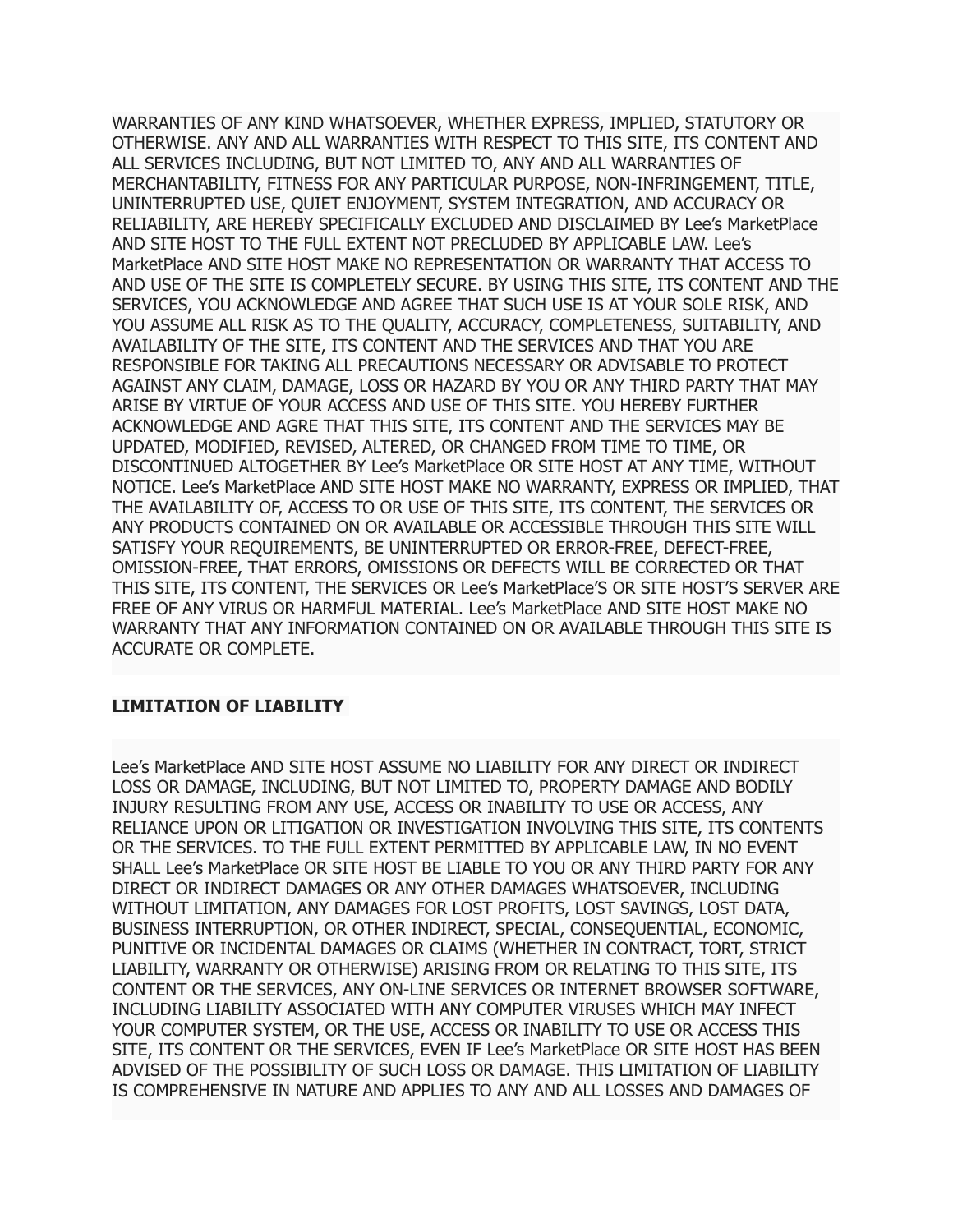ANY KIND. TO THE EXTENT YOU ARE DISPLEASED WITH THIS USER AGREEMENT, THIS SITE, ITS CONTENT OR THE SERVICES, YOUR SOLE AND EXCLUSIVE REMEDY IS TO TERMINATE YOUR USE OF THIS WEBSITE. IN THE EVENT ANY WARRANTY DISCLAIMER OR LIMITATION ON LIABILITY OR DAMANGES IN THIS AGREEMENT IS FOUND TO BE INVALID OR UNENFORCEABLE FOR ANY REASON, THEN THE AGGREGATE LIABILITY OF Lee's MarketPlace AND SITE HOST FOR ANY CLAIM (WHETHER IN CONTRACT, TORT, STRICT LIABILITY, WARRANTY OR OTHERWISE) ARISING OUT OF THE USE OF THIS SITE, ITS CONTENT AND THE SERVICES SHALL NOT EXCEED THE AMOUNTS WHICH YOU HAVE PAID TO Lee's MarketPlace FOR THE APPLICABLE PRODUCTS, GOODS OR SERVICES. AS SOME STATES DO NOT ALLOW THE EXCLUSION OR LIMITATION OF CERTAIN CATEGORIES OF DAMAGES, THE ABOVE LIMITATION MAY NOT APPLY TO YOU. IN SUCH STATES, OUR LIABILITY IS LIMITED TO THE FULLEST EXTENT PERMITTED BY SUCH STATE LAW.

# **INDEMNITY**

You agree to indemnify, defend and hold, jointly and severally, Lee's MarketPlace and Site Host, together with their respective officers, directors, agents, subcontractors, and employees harmless with respect to this Site, its Content or the Services (the "Indemnitees") to the extent of any claims, causes of action, liabilities, judgments, fines, assessments, penalties, damages, awards or other expenses of any kind or nature whatsoever, including, without limitation, reasonable attorney's fees, expert witness fees, and costs of investigation, litigation, administrative proceedings or dispute resolution to which the Indemnitees may become subject relating to or arising from (i) your, your family member's or your authorized representative's use of this Site, its Content or the Services, (ii) any information you or any authorized representative provide to Lee's MarketPlace or Site Host, or (iii) any misuse of this Site, its Content or the Services, violation of this User Agreement, the Privacy Policy or other applicable state, federal, administrative or local rule, regulation, or law by you, including any such misuse or violation by your employee, agent, family member's, relative or other authorized representative, if applicable.

# **SUSPENSION AND TERMINATION**

This User Agreement is effective unless and until terminated by either you or Lee's MarketPlace. Lee's MarketPlace and its Site Host reserve the right to suspend or deny you access to or the use of this Site, its Content and the Services, or any part thereof (including any account created by you, your employees, agents or any other authorized representative on your behalf) at any time, effective immediately and without notice, if Lee's MarketPlace believes, in its sole and absolute discretion, that any such use or access is in violation of applicable law, is or may be harmful to the interests of Lee's MarketPlace or Site Host, another Customer, user or any other third party partners, affiliates, sponsors, providers, licensors or merchants, or you, your agent, employee or any authorized representative acting on your behalf, if applicable, fail to comply in full with this User Agreement, or any other terms, conditions or policies that apply to this Site, its Content or the Services. Upon any termination of this User Agreement you must immediately return or destroy all content and information downloaded, received or obtained from this Site and all copies of the same. Because any termination of your use of and access to the Site may be effected without prior notice, you hereby acknowledge and agree that Lee's MarketPlace and Site Host may immediately deactivate or delete your user account and all related Content, information and files in your user account created in connection with this Site and bar any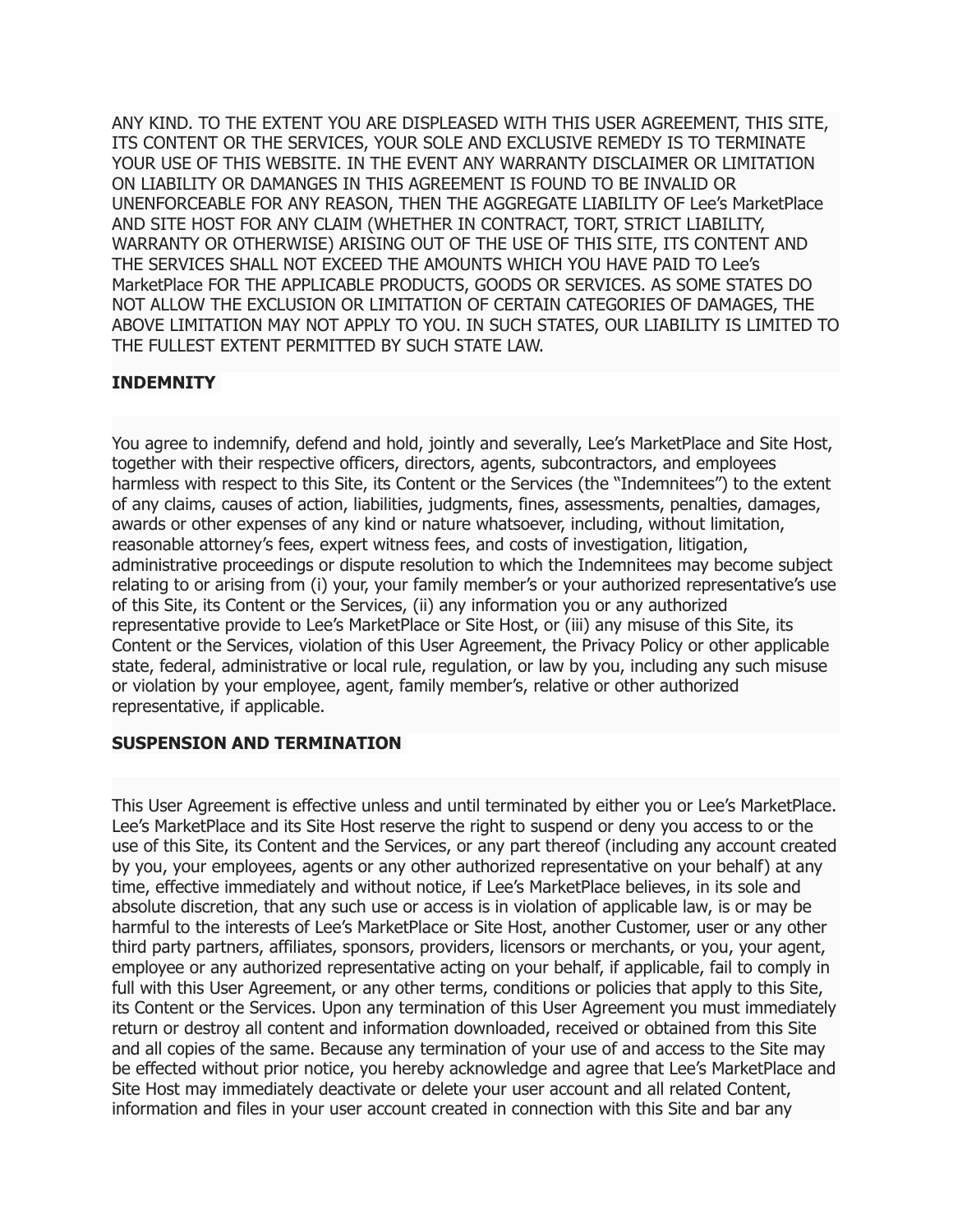further use of and access to such information, files, this Site, its Content and the Services. In addition, you stipulate and agree that Lee's MarketPlace and Site Host shall not be liable to you or any third party for any suspension or termination of your use and/or access to your user account, this Site, its Content or the Services. Notwithstanding the foregoing, the respective rights and obligations set forth in the following sections shall survive any termination of this User Agreement: "Terms of Use", "Privacy", "Intellectual Property and Copyrights", "Inclusion of Other Notices and Terms", "No Unlawful or Prohibited Use", "Security", "Site Content", "Warranty Disclaimer", "Limitation of Liability", "Indemnity", "Suspension and Termination", "Severability", "Applicable Law" and "Feedback".

#### **SEVERABILITY**

In the event that any provision of this Agreement violates any applicable statute, ordinance or rule of law in any jurisdiction that governs this Agreement, such provision shall be ineffective to the extent of such violation without invalidating any other provision of this Agreement. Any access to or use of this Site from locations outside of the United States or Puerto Rico is subject to your compliance with all applicable local laws. Information concerning the Services applies only to Services provided within the United States or Puerto Rico.

#### **APPLICABLE LAW**

This User Agreement will all be governed and construed in accordance with the internal laws of the state of Texas applicable to agreements made and to be performed in Texas. By using this Site, you consent to the exclusive jurisdiction of the courts of Tarrant County, Texas. Any claim or cause of action you may have with respect to this Site must be commenced within one (1) year after the claim or cause of action arises or such claim or cause of action is barred. In the event of any dispute, the prevailing party shall be entitled to recovery of its reasonable attorneys' fees and costs. This User Agreement, the Privacy Policy and any related documents supersede all prior terms of use governing or relating to the use and access of this Site, its Content and the Services.

# **FEEDBACK**

We hope you enjoy using this Site and welcome your questions, comments, suggestions for improvements, or feedback regarding materials you believe to be inaccurate. You may communicate with us by clicking on the "Contact Us" link at the bottom of the home page. You agree not to submit or transmit any e-mails or materials through this Site that (i) are defamatory, threatening, obscene or harassing, (ii) contain a virus, worm, trojan horse or any other harmful component, (iii) incorporates copyrighted or other proprietary material of any third party without that party's permission or (iv) otherwise violates any applicable laws or regulations. Please do not send confidential or proprietary information through this Site, in any questions, comments, suggestions, or ideas. By sending information through this Site, you grant Lee's MarketPlace and Site Host a non-exclusive, royalty-free, worldwide, perpetual license, with the right to use, sublicense, reproduce, distribute, create derivative works of, publicly display and publicly perform any materials and other information (including, without limitation, ideas for new or improved products and services) you submit to us through this Site.